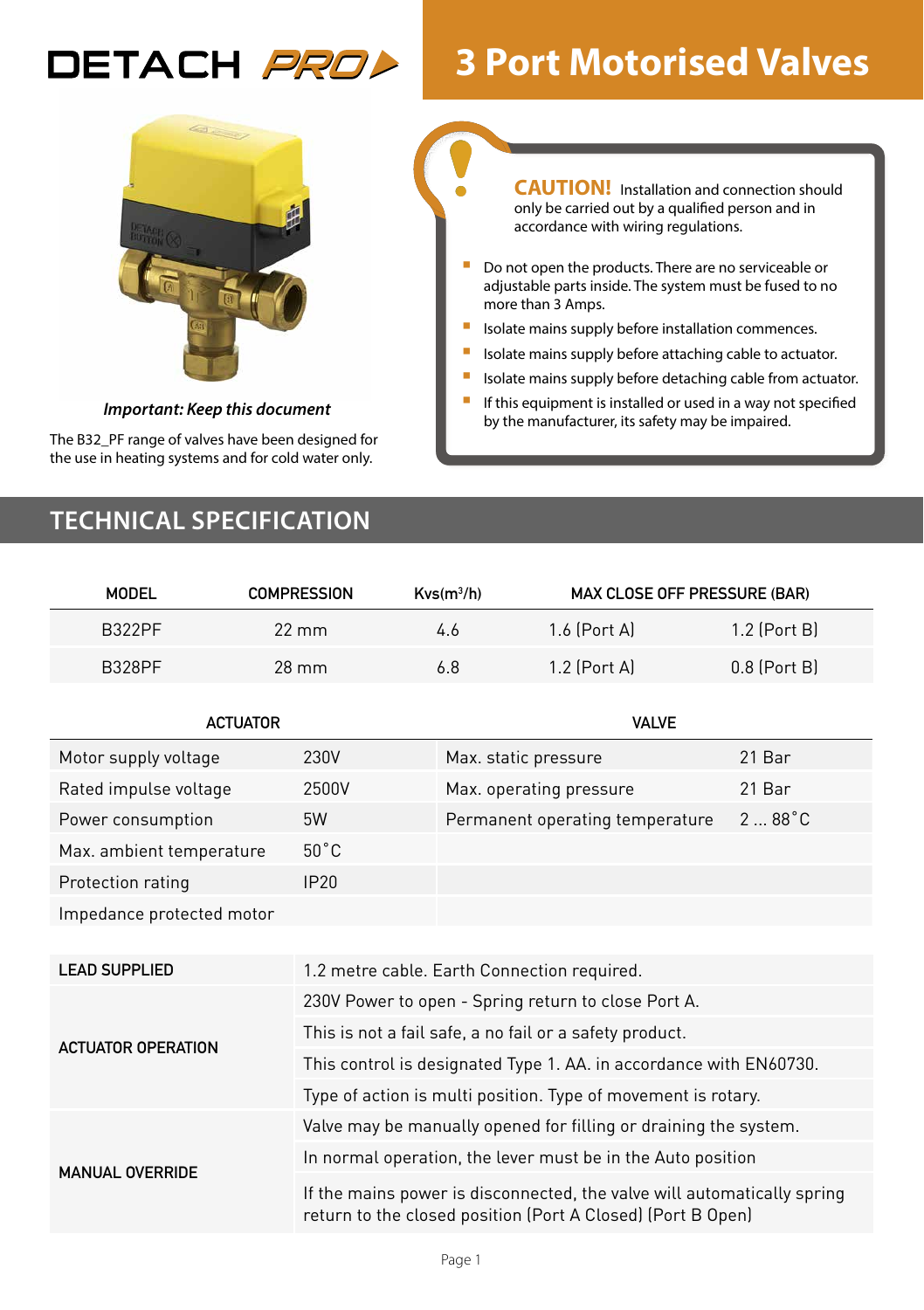# **1. Valve positioning**

Install the valve so the actuator head is not below the horizontal level of the pipework. The open vent and cold feed must not be isolated. The flow must be in the direction of the arrow. (from the centre port to either Port A or Port B).

# **2. Fitting the valve body to the pipework**

Fit the valve body using the nuts and olives provided. When tightening the compression nuts ensure that only the valve body is used for grip. Take care not to overtighten.

# **3. Removal of actuator from the valve body**

To remove the actuator head from the valve body ensure that the manual override lever is in the manual position. Remove the two screws that fix the actuator cover to the base. Remove the actuator cover. Remove the two screws that fix the base to the valve body. Remove the base of the actuator.

# **4. Fitting of actuator to the valve body**

Before fitting the actuator, please ensure that the maual override lever is in the raised manual position and the fixing screw is loosened. The actuator is mounted by aligning the 4mm flat spindle on the valve body to the identically sized slot on the actuator. Tighten the two fixing screws on the base of the actuator. Fit the actuator cover and tighten the two screws to hold the cover in place.

Once the valve is fitted, place the manual override lever in the raised manual position. It is now possible to flush and drain the system to remove any foreign matter. The system can now be refilled and corrosion inhibitor may be added if required.

# **5. Wiring Connections**

| WIRE COLOUR    | <b>DESCRIPTION</b>                                                                             |
|----------------|------------------------------------------------------------------------------------------------|
| Blue           | Neutral supply                                                                                 |
| Orange         | Hot Water ON from cylinder stat or ON from programmer<br>Also connect to boiler and pump live. |
| Grey           | Hot Water OFF from cylinder stat or OFF from programmer                                        |
| White          | Central Heating ON from room stat or ON from programmer                                        |
| Yellow / Green | <b>Earth connection</b>                                                                        |

| 5.1 The 1.2 metre cable can be connected as follows for a Mid position application: |  |
|-------------------------------------------------------------------------------------|--|
|-------------------------------------------------------------------------------------|--|

#### **For use as a Mid position valve, see table below:**

| ELECTRICAL CONNECTION | <b>CABLE CONNECTION</b> | <b>VALVE POSITION</b>                      |
|-----------------------|-------------------------|--------------------------------------------|
| 230V connected to     | Orange core             | "Port B" open. (Hot water - Normally Open) |
| 230V connected to     | Orange & White core     | "Port A and B" open. (Hot water & Heating) |
| 230V connected to     | Grey & White core       | "Port A" open. (Heating)                   |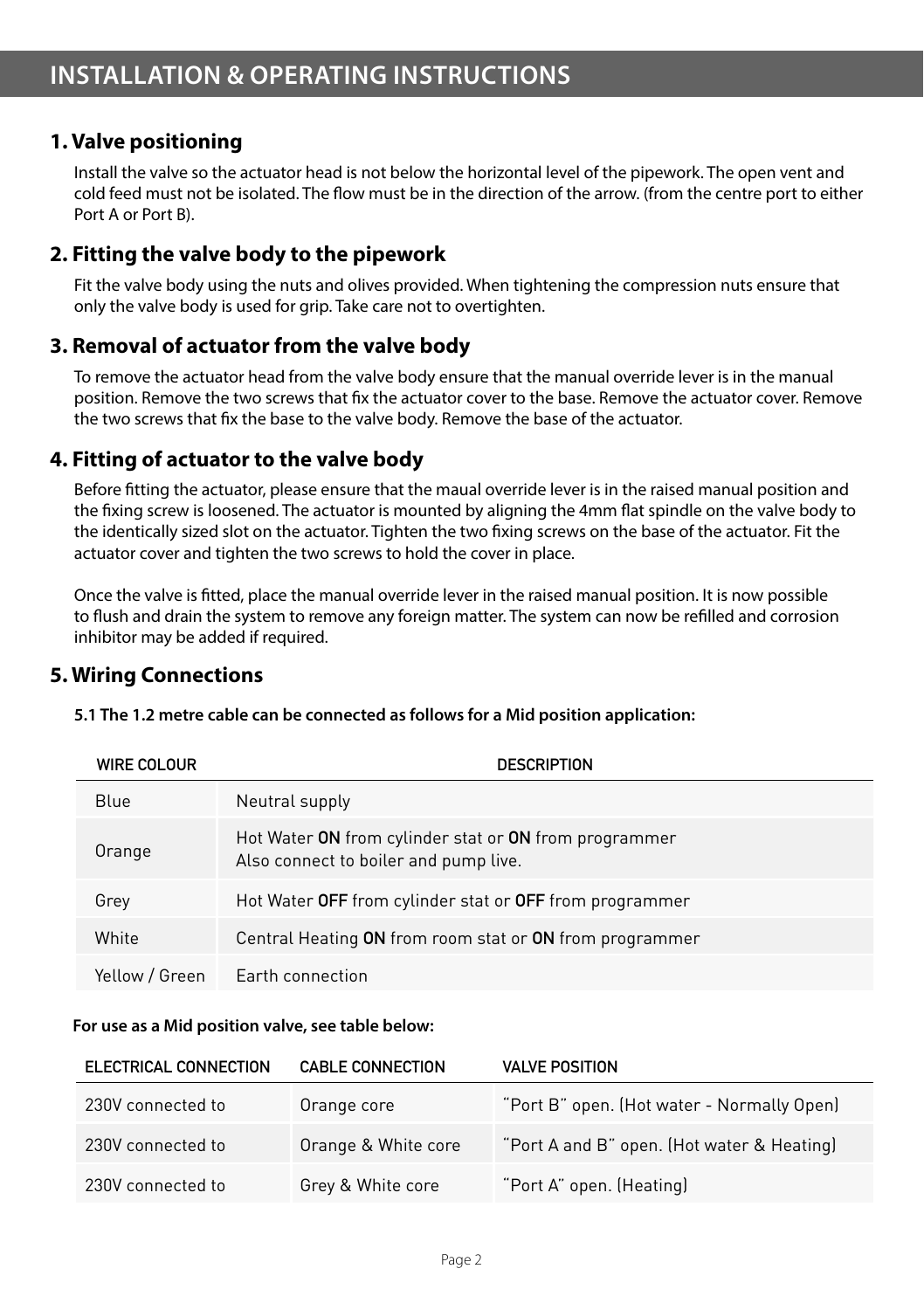

#### **5.2 The 1.2 metre cable can be connected as follows for a Diverting application:**

| WIRE COLOUR    | <b>DESCRIPTION</b>                                           |
|----------------|--------------------------------------------------------------|
| Blue           | Neutral supply                                               |
| Grey & White   | Motor ON - Port A opens                                      |
| Yellow / Green | Earth connection                                             |
| Orange         | Auxiliary switch - Isolate the orange into a blank connector |

#### **For use as a Diverting Valve, see table below:**

| ELECTRICAL CONNECTION | <b>CABLE CONNECTION</b> | <b>VALVE POSITION</b>                      |
|-----------------------|-------------------------|--------------------------------------------|
| OV connected          | Grey & White core       | "Port B" open. (Hot water - Normally Open) |
| 230V connected to     | Grey & White core       | "Port A" open. (Heating)                   |

# **6. Commissioning**

Once the system has been filled and vented, ensure the manual override lever is in the auto position.

# **7. For Hot Water only**

Switch the Central Heating '**OFF**" at the programmer or set the room thermostat to the minimum. Switch the Hot Water "**ON**" at the programmer and set the cylinder thermostat to the maximum. Port "B" should open on the valve. The boiler should fire and the pump should run. The pipe connected to Port "B" should get hot.

# **8. For Central Heating only**

Switch the Hot Water "**OFF**" at the programmer or set the cylinder thermostat to the minimum. Switch the Central Heating "**ON**" at the programmer and set the room thermostat to the maximum. Port "A" should open on the valve. The boiler should fire and the pump should run. The pipe connected to Port "A" should get hot.

### **9. For Hot Water and Central Heating**

Switch both the Hot Water and the Central Heating "**ON**" at the programmer. Set both the room thermostat and the cylinder thermostat to the maximum. The valve should go to the mid position with both Port "A" and Port "B" open. The boiler should fire and the pump should run. The pipes connected to Port "A" and Port "B" should get hot.

Once satisfied with the valve operation, reset the programmer and the thermostats to normal control settings.

#### **WARNING!**

- Under no circumstances should the actuator be insulated or covered by any other material.
- Lack of ventilation will cause the actuator to heat up beyond the maximum permissible ambient temperature of 50˚C.
- Ensure that no more than a 3A fuse is used to supply all controls.
- It is not permissible to use any voltage other than 230V with this actuator.
- Electrical installation must conform with current I.E.E. regulations.